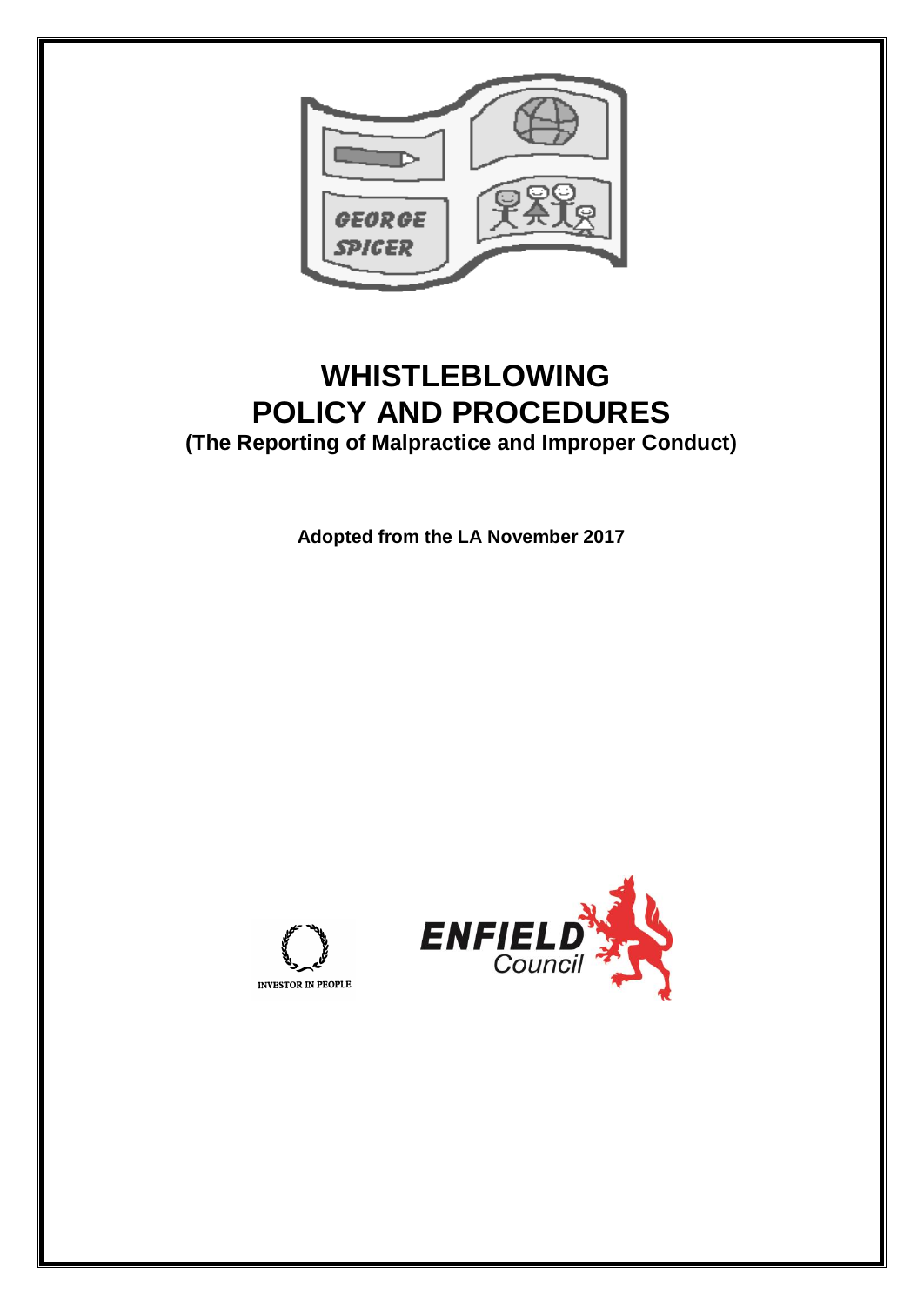# **WHISTLEBLOWING POLICY AND PROCEDURES (The Reporting of Malpractice and Improper Conduct)**

## **FOR EMPLOYEES AND WORKERS IN MAINTAINED SCHOOLS, PRUs, ACADEMIES AND OTHERS**

# **\*\*CONTENTS\*\* Page 1. INTRODUCTION 3 2. WHO THE WHISTLEBLOWING POLICY APPLIES TO 3 3. MATTERS COVERED BY THE WHISTLEBLOWING POLICY 4**

| 4. MATTERS NOT COVERED BY THE<br><b>WHISTLEBLOWING POLICY</b>                                                                                                                                                                                                                                                                          | 4                |
|----------------------------------------------------------------------------------------------------------------------------------------------------------------------------------------------------------------------------------------------------------------------------------------------------------------------------------------|------------------|
| 5. HOW TO RAISE A CONCERN<br>(a) PRIOR to raising a concern<br>(b) How to raise a concern about the Behaviour of<br>another Employee/Worker in Relation to a Child<br><b>Protection Matter</b><br>(c) How to raise a concern that is NOT about the<br>Behaviour of another Employee/Worker in Relation<br>to a Child Protection Matter | 5<br>5<br>6<br>7 |
| 6. HOW THE MATTER WILL BE HANDLED                                                                                                                                                                                                                                                                                                      | 8                |
| 7. IF YOU ARE DISSATISFIED                                                                                                                                                                                                                                                                                                             | 10               |
| 8. ASSURANCES TO YOU                                                                                                                                                                                                                                                                                                                   | 10               |
| 9. STATUTORY PROTECTION                                                                                                                                                                                                                                                                                                                | 10               |
| 10. VICTIMISATION, BULLYING OR HARASSMENT                                                                                                                                                                                                                                                                                              | 10               |
| <b>11. YOUR CONFIDENTIALITY</b>                                                                                                                                                                                                                                                                                                        | 11               |
| <b>12. ANONYMOUS ALLEGATIONS</b>                                                                                                                                                                                                                                                                                                       | 11               |
|                                                                                                                                                                                                                                                                                                                                        |                  |

**13. TAKING THE MATTER FURTHER – EXTERNAL CONTACTS 11**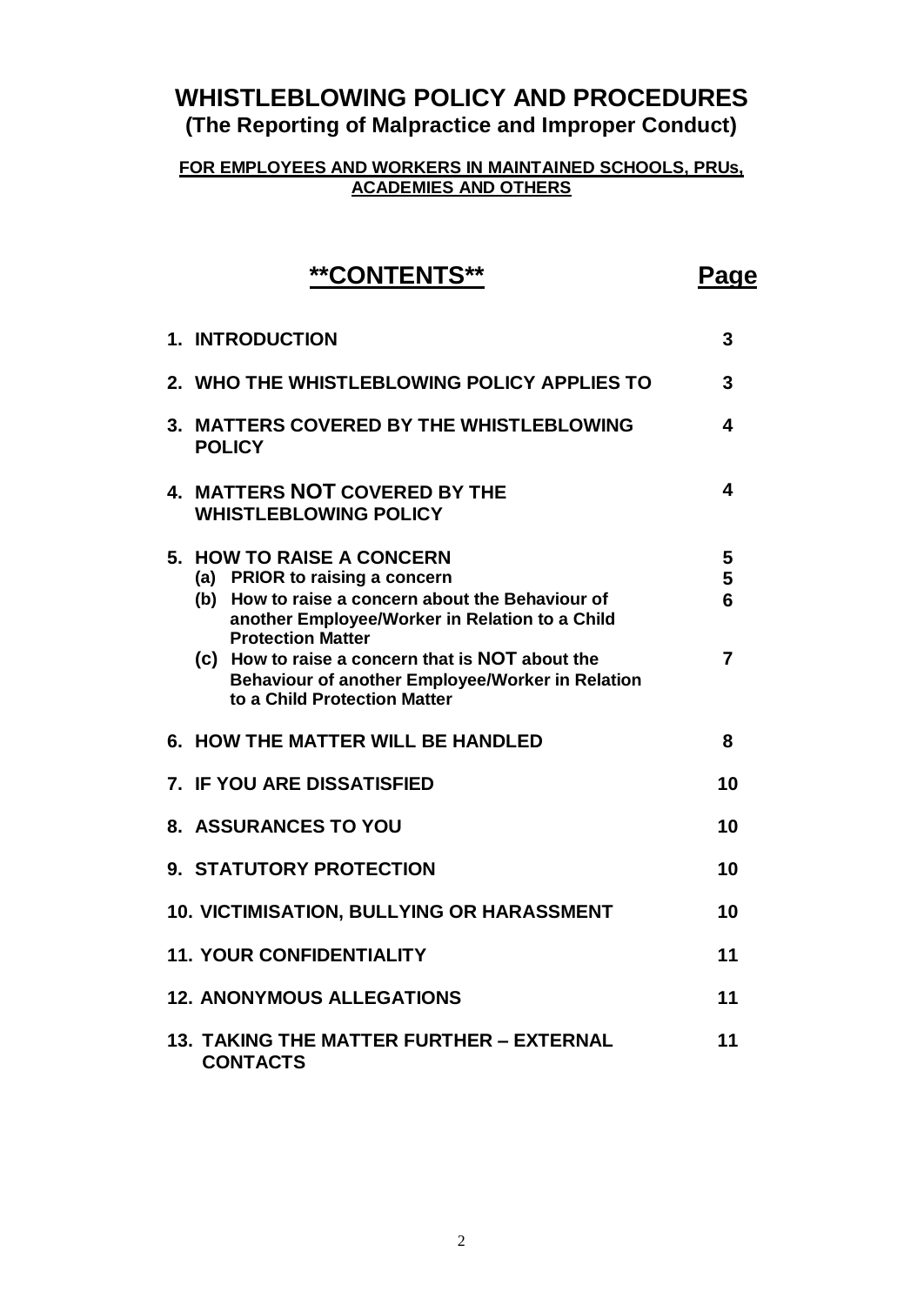# **WHISTLEBLOWING POLICY AND PROCEDURES (The Reporting of Malpractice and Improper Conduct)**

## **FOR EMPLOYEES AND WORKERS IN MAINTAINED SCHOOLS**

## **1. INTRODUCTION**

Employees or workers bringing information about serious malpractice or wrongdoing to the attention of their employers or a relevant organisation are protected in certain circumstances under the Public Interest Disclosure Act (PIDA) 1998. This is commonly known as 'blowing the whistle'.

The law that protects whistleblowers is for the public interest  $-$  so people can speak out if they find malpractice in an organisation. Blowing the whistle is more formally known as 'making a disclosure in the public interest'. For a disclosure to be protected by the provisions of the PIDA 1998, as amended, and including also provisions implemented under the Enterprise and Regulatory Reform Act 2013, it must relate to serious matters that 'qualify' for protection.

*The Governors* are committed to developing and maintaining the highest possible behavioural standards and a culture encouraging openness, probity and accountability of all employees, workers and contractors. This Whistleblowing Policy provides a framework to enable and encourage you to raise and report, or 'disclose', genuine concerns regarding any relevant aspect of the *school's* work. The Policy aims to reassure you that you will be protected from possible reprisals or detriment if you have a reasonable belief that any disclosure you make is true.

# **2. WHO THE WHISTLEBLOWING POLICY APPLIES TO**

This Whistleblowing Policy applies to all employees, inc. apprentices, trainees and work experience placements, governors and volunteers. It also covers contractors working for the school on school premises, for example, agency workers and consultants, as well as suppliers and any organisations providing services under a contract with the school on their own premises.

Note that workers who are not employees cannot claim unfair dismissal due to blowing the whistle but, because of the protection afforded, they can claim 'detrimental treatment'.

The Policy does not cover other persons such as members of the public or parents. The school has a separate Complaints Procedure in place for use by those persons not connected with the School through their own employment, work, training or provision of services.

## **3. MATTERS COVERED BY THE WHISTLEBLOWING POLICY**

The Policy is intended to cover the most serious concerns about malpractice that fall outside the scope of other procedures.

'Qualifying Disclosures', i.e. disclosures or the reporting of serious concerns that afford an employee/worker protection in law, are disclosures of information where the employee/worker reasonably believes that one or more of the following is either happening, has taken place, or is likely to happen in the future and that disclosure is in the public interest:

• The unauthorised use, or misuse, of public funds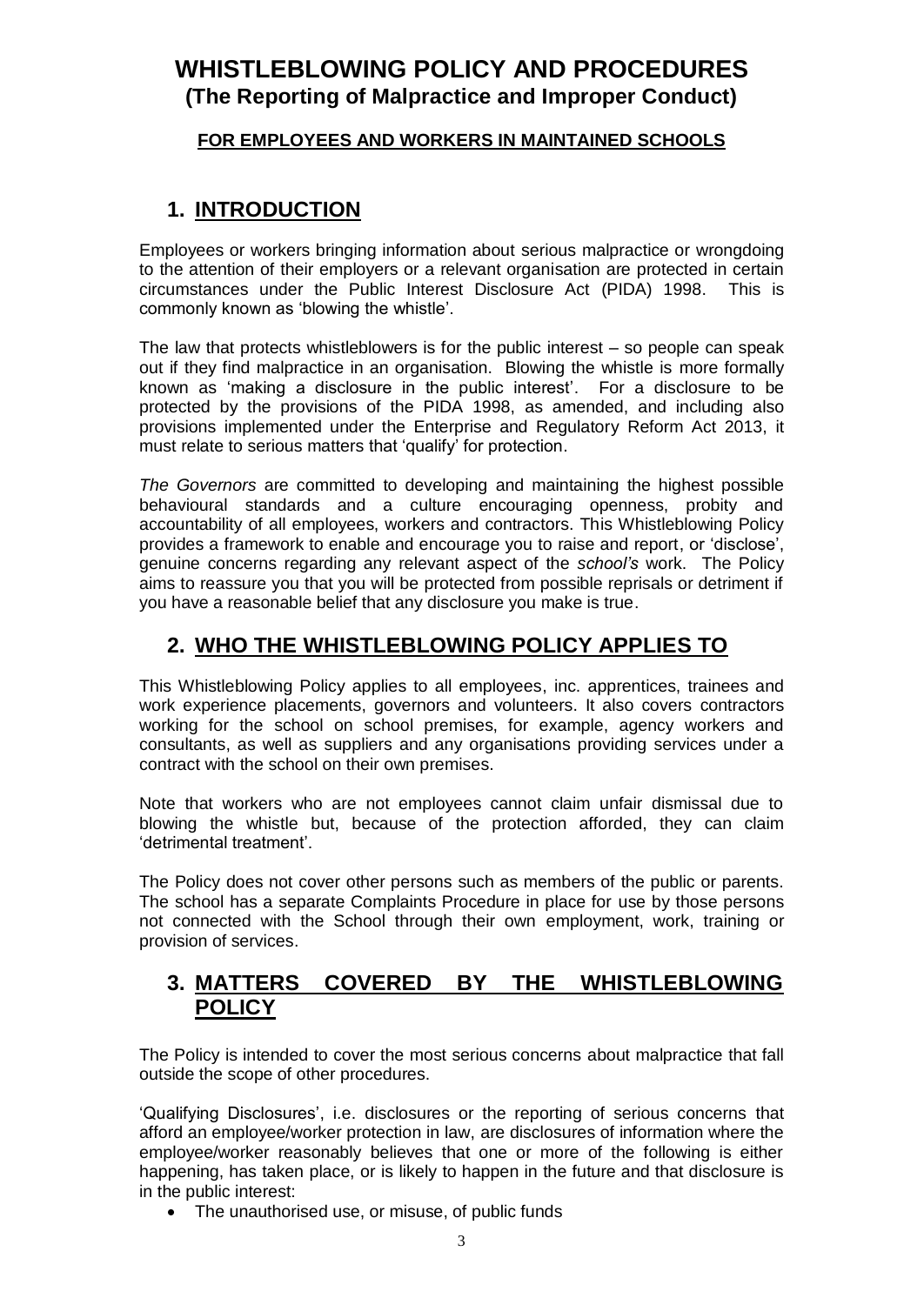- A failure to comply with a legal obligation
- Conduct which is an offence or breach of the law
- Possible fraud and corruption (e.g. financial fraud or mismanagement, public examination fraud)
- Possible acts of bribery
- Serious Health and Safety risks, including risks to pupils and the public, as well as other employees/workers
- Damage to the environment
- Safeguarding or Child Protection matters
- Any conduct which may damage the *School's* reputation
- Miscarriages of justice
- Other unethical conduct
- Deliberate concealment of information relating to any of the above.

*This list is not necessarily exhaustive. (See also 4. below).*

# **4. MATTERS NOT COVERED BY THE WHISTLEBLOWING POLICY**

The wrong doing, or malpractice, being disclosed **must be 'in the public interest'.**  There is no specific definition of what is meant by 'in the public interest'. However, the matter cannot relate solely to the individual who is raising it. It must adversely affect, or threaten, others. This could mean pupils, parents or the public in general, for example. It could also be interpreted as including other employees/workers depending on all the factors involved. This may be the case only if a significant number are affected and will depend also upon the nature of the interests affected, the nature of the wrongdoing disclosed, even the identity of the alleged wrongdoer may be relevant - the more prominent s/he is, the more likely it is that the disclosure will be in the public interest. All the circumstances of the case would need to be considered to decide if the matter is in the public interest generally.

### However, **a Disclosure may not be made for purely private matters, such as a problem with the individual's own employment terms or contract.**

## **Other matters the Whistleblowing Policy does NOT normally cover**

- **The general behaviour of another employee** (i.e. behaviour that does not fall within the types of malpractice listed in 3. above). Employees should refer a complaint about another employee's behaviour to his/her Line Manager or otherwise pursue the matter through the *school's* Grievance Procedure.
- **Concerns relating to another employee's/worker's performance or capability.** There are other, more appropriate, procedures in place for management to address such issues.
- **Matters relating to the abuse or neglect of an adult at risk.** Such concerns should be referred to the Enfield Adult Abuse Line: Telephone 020 8379 5212. *(Note that Child Protection concerns are covered in the next section of this document. See 5. (a) and (b) below).*
- Matters that would normally be dealt with by the *London Borough of Enfield's/the school's* **collective bargaining arrangements** with its recognised Trade Unions/Professional Associations. These should be reported, as appropriate, to:
	- the **GMB** 020 8379 6138/3147 or email: [branch@gmbenfield20.org.uk](mailto:branch@gmbenfield20.org.uk)
	- UNISON (schools) 020 8379 4047 or email: [schools@enfieldunison.co.uk](mailto:schools@enfieldunison.co.uk)
	- UNITE (North London District Office) 020 8800 0151
	- \*\*The National Education Union (NEU) **NUT** Section (Enfield) 020 8443 7072 or email: [office@enfieldnut.org.uk](mailto:office@enfieldnut.org.uk) or [secretary@enfield.nut.org.uk](mailto:secretary@enfield.nut.org.uk)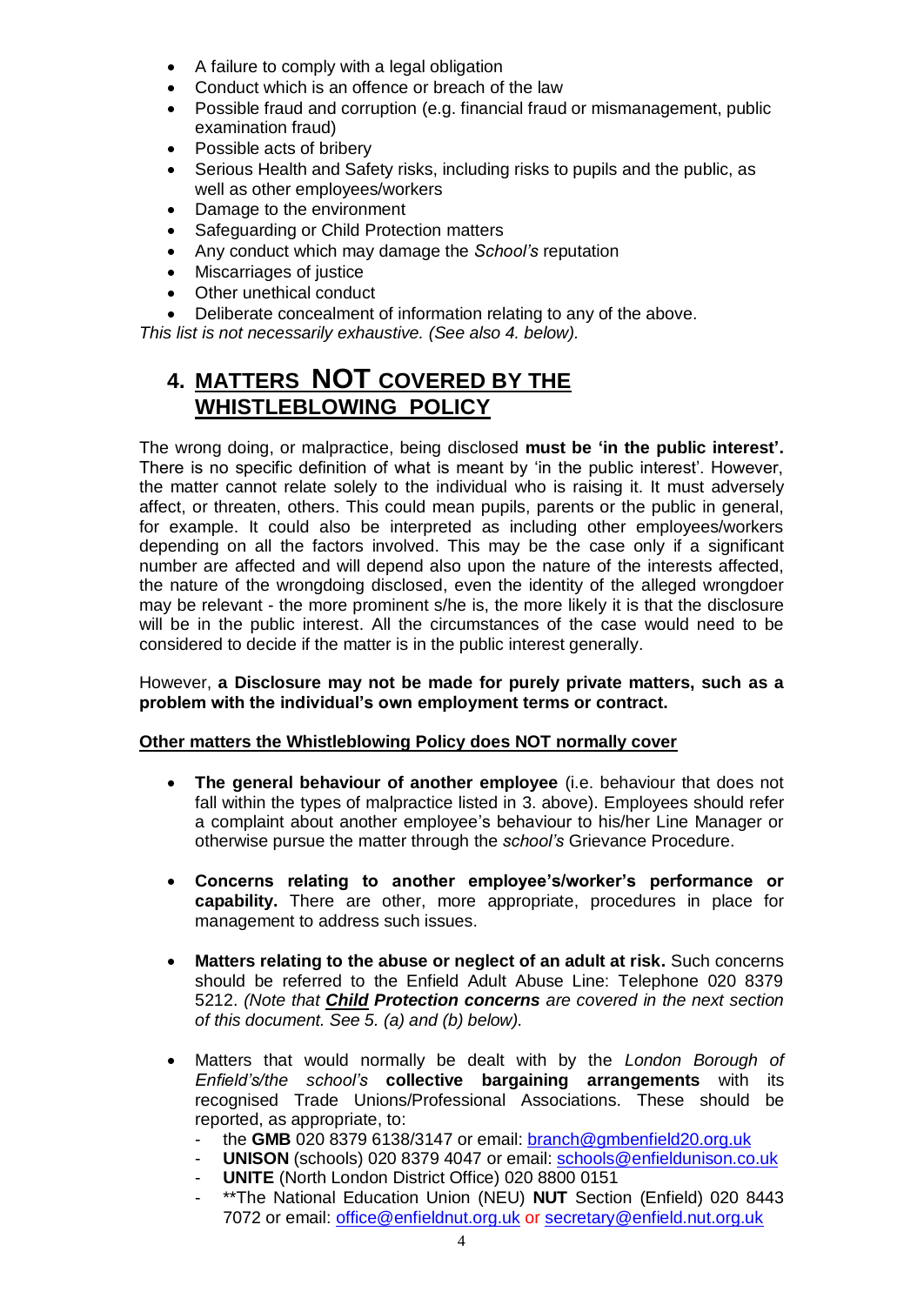- \*\*The National Education Union (NEU) ATL Section (Enfield) 020 8961 2251
- **NASUWT** (Greater London) 020 7490 6130 or email:
- [rc-london@mail.nasuwt.org.uk](mailto:rc-london@mail.nasuwt.org.uk)
- **VOICE** (Head Office, Derby) on 01332 372 337 or email: [contact@voicetheunion.org.uk](mailto:contact@voicetheunion.org.uk)
- **NAHT** (General Enquiries) on 0300 30 30 333 or email: [info@naht.org.uk](mailto:info@naht.org.uk)
- **ASCL** (Head Office, Leicester General Enquiries) on 0116 2991122 or email: [info@ascl.org.uk](mailto:info@ascl.org.uk)

Alternatively, you may wish to contact your Professional Association/Trade Union's local School or Branch Representative in the first instance.

*\*\* The NUT and ATL merged to become the National Education Union (NEU) with effect from 1st September 2017.*

 **Complaints from the public that relate to the standard of service delivered** by the school or the school's Contractors. These should be reported through the school's Complaints Procedure.

## **5. HOW TO RAISE A CONCERN**

### **(a) PRIOR to raising a concern**

**(i) Where there are concerns relating to a child protection matter,** action should be taken in accordance with the Child Protection Policy and any other advice and guidance set out by the Local Safeguarding Children Board (LSCB) and the Department for Education (DfE).

Statutory guidance issued by the **DfE** includes **'Working Together to Safeguard Children'** and **'Keeping Children Safe in Education' (KCSIE). The relevant DfE website page can be located at:** 

**[https://www.gov.uk/government/collections/statutory-guidance](https://www.gov.uk/government/collections/statutory-guidance-schools#safeguarding-children-and-young-people)[schools#safeguarding-children-and-young-people](https://www.gov.uk/government/collections/statutory-guidance-schools#safeguarding-children-and-young-people)**

The website for the local **Enfield Safeguarding Children Board (ESCB)** can be visited at: [http://www.enfield.gov.uk/enfieldlscb/.](http://www.enfield.gov.uk/enfieldlscb/) Advice and policies specifically for professionals and volunteers can be located at the link: [http://www.enfield.gov.uk/enfieldlscb/info/8/professionals\\_and\\_volunteers/21/protocol](http://www.enfield.gov.uk/enfieldlscb/info/8/professionals_and_volunteers/21/protocols)

[s](http://www.enfield.gov.uk/enfieldlscb/info/8/professionals_and_volunteers/21/protocols)

**Specifically in relation to making a disclosure under this Whistleblowing Policy:**

**Where any concerns you may have are about the behaviour of another employee/worker in relation to a child protection matter,** you should raise them as described under **(b)** below.

## **OR OTHERWISE**

**For other concerns that are NOT about the behaviour of another employee/worker in relation to a child protection matter,** you should raise them under **(c)** below.

**(ii) If you are a member of a Professional Association or Trade Union,** it may have in place a Code, or rules, which set out how members should act in relation to raising concerns involving colleagues and/or in relation to dealings with colleagues in general. You are advised, in these circumstances, to familiarise yourself with any such Code or rules or contact your Professional Association or Trade Union for further advice before taking action. In any event, you may wish to consult your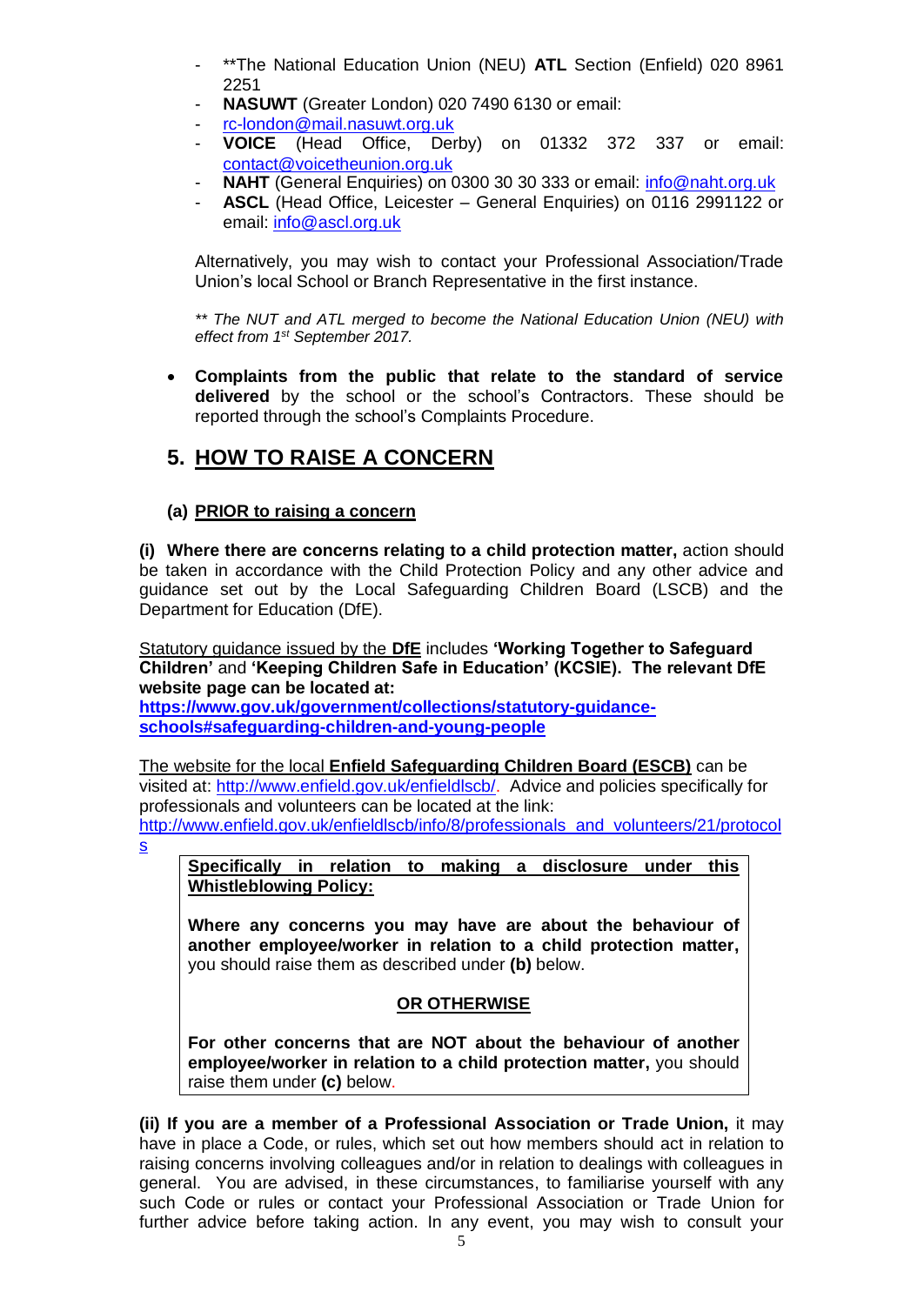Professional Association/Trade Union for advice and support prior to raising a concern.

#### **(b) How To Raise a Concern about the Behaviour of another Employee/Worker in relation to a Child Protection Matter**

Part One of the statutory DfE guidance 'Keeping Children Safe in Education' (KCSIE) provides advice on what school staff should do if they have if they have concerns about another staff member. (For this purpose, this should also to be taken to include any other trainees, workers, volunteers, governors or others providing services to the school). In these circumstances:

 Any employee, worker or other person to whom this policy and procedure applies who has a concern(s) about another member of staff/worker/trainee at, or providing services to the school, should immediately, or at the earliest possible opportunity, refer the matter to the Headteacher.

Where it is decided that it meets the threshold of harm/risk of harm and is, therefore, an allegation, the Headteacher will report to the Local Authority Designated Officer  $(LADO)^1$  – sometimes just known as the Designated Officer (DO) - within one working day. (If appropriate, the Police should also be notified within one working day – or immediately, if necessary).

- If the concerns relate to the Headteacher, the matter should instead be reported to the Chair of Governors. The Chair of Governors will then report to the LADO (and Police, as appropriate) in the above circumstances. At George Spicer school the chair of governors Dave Sandham's email contact is [dsandham@georgespicer.enfield.sch.uk](mailto:dsandham@georgespicer.enfield.sch.uk)
- In the event of an allegation being made against the Headteacher, where the Headteacher is also the sole proprietor of an Independent school, allegations should be reported directly to the LADO.

Employees/workers or any other persons to whom this policy and procedure applies may consider discussing any concerns with the school's designated safeguarding lead and make any referral via him/her.

Following the raising of a concern under this heading, further action will be taken in accordance with the procedures in place for addressing child protection matters. The referrer of the matter will be informed as appropriate.

It is hoped that concerns raised can be dealt with through these channels other than in exceptional circumstances. However, where you consider that your genuine concerns have not been satisfactorily resolved, or are not being addressed, other whistleblowing channels set out in 13. below, 'Taking Your Concerns Further -External Contacts'. (Note that Ofsted will normally address whistleblowing referrals about a Local Authority's general safeguarding arrangements. However, Ofsted does

l

<sup>&</sup>lt;sup>1</sup> The role of the LADO is set out in the statutory guidance 'Working Together to Safeguard Children' and governed by the Authorities duties under section 11 of the Children Act 2004. The LADO must be contacted within one working day in respect of all cases in which it is alleged that a person who works with children has behaved in a way that has harmed, or may have harmed, a child or possibly committed a criminal offence against or related to a child; or behaved towards a child or children that indicates he or she would pose a risk of harm to children. The LADO is responsible for managing and overseeing individual cases from all agencies, providing advice and guidance to employers and voluntary organisations around allegations and concerns, chairing strategy meetings (known as 'Allegations against staff and Volunteers' [ASV] meetings in the London Child Protection Procedures), ensuring a fair and consistent process, monitoring progress of cases to ensure they are dealt with as quickly as possible and ensuring the child's voice is heard and that s/he is safeguarded.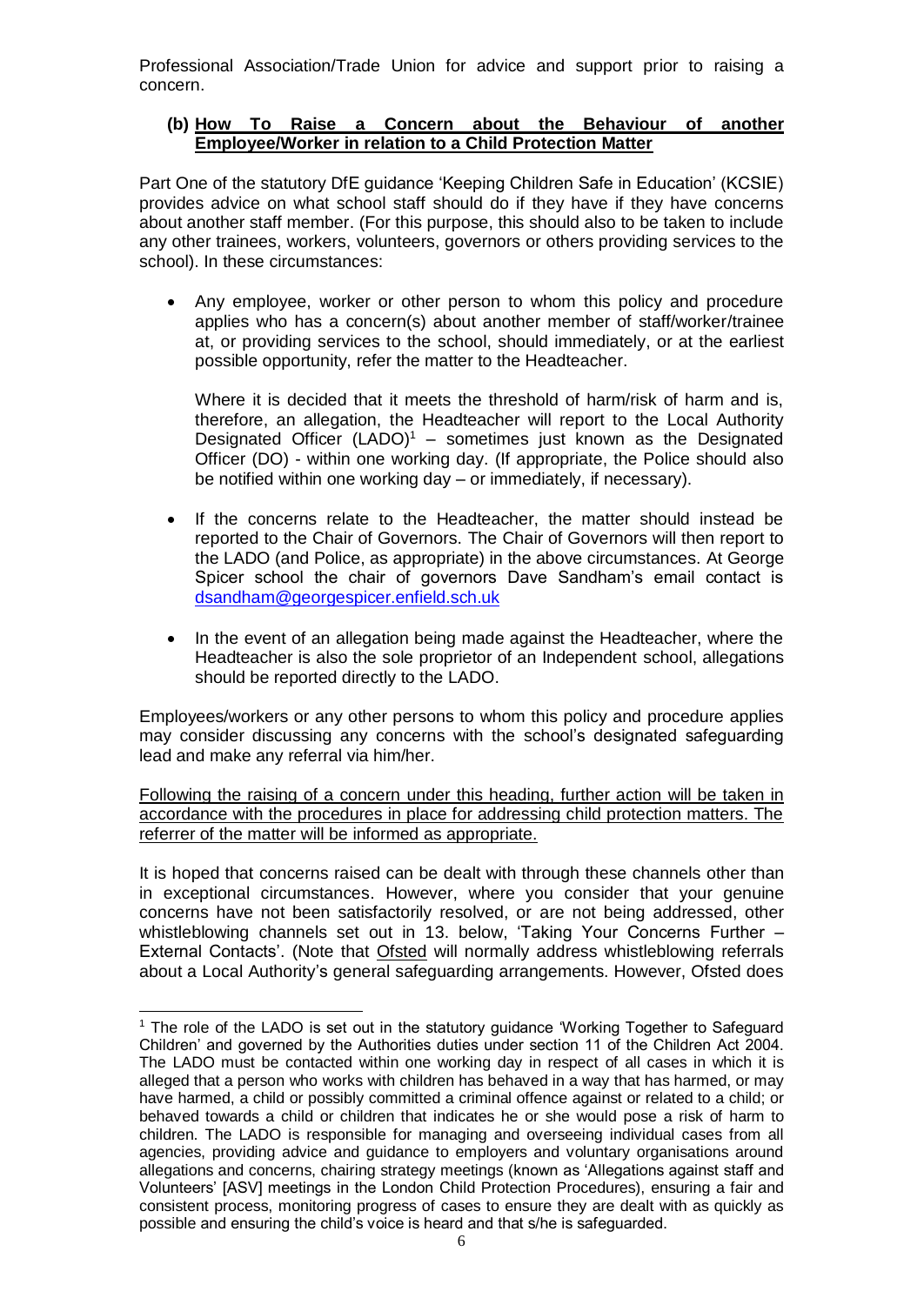not have the authority to investigate or follow up whistleblowing concerns relating to individual cases, except where they provide evidence of more widespread or systematic failure).

### **(c) How To Raise a Concern that is NOT about the behaviour of another Employee/Worker in relation to a Child Protection matter**

**When raising your concern** you may wish to take advice on the matter from any of those listed in the section below or discuss your concerns with a colleague first. It is advisable that you report your concern as early as possible. A significant delay in reporting the matter may make the subsequent investigation difficult to pursue.

## **Step 1**

As a first step, you should normally report any concerns to **your Line Manager or his/her Manager.**

**It is always preferable for concerns to be raised in writing.** Where this is the case, the following details should be included wherever possible:

- Name and contact details
- Background and history, names and relevant dates and the reasons why you are particularly concerned about the situation
- Whether you wish your name to remain confidential (see also Page 10 below, 'Your Confidentiality')
- Whether you want feedback
- The names and roles of any employees or others who may support your concern(s).

**If you feel hesitant about putting your concerns in writing at this stage,** you should speak to the manager to whom you wish to make the report and arrange to meet with him/her. However you may be asked to put the details in writing at a later stage.

## **Step 2**

If you feel the matter is extremely serious, sensitive or involves your Line Manager or their Manager, you may report the matter, in the manner set out in Step 1 above, directly to **the** *Headteacher or the Chair of Governors,* as appropriate.

## **Step 3**

If these channels have been followed and you still have concerns, or if you feel that the matter is so serious that you cannot discuss it with any of the above, then you should contact:

**Contact for Employees/Workers in Maintained Schools**

## **Tony Theodoulou, Executive Director of Children's Services on 020 8379 4610**

## **Step 4**

If you are not confident in approaching any of the named persons in steps one to three then, in order to raise your concern, you can at any stage contact:

## **Contacts for Employees/Workers in Maintained Schools**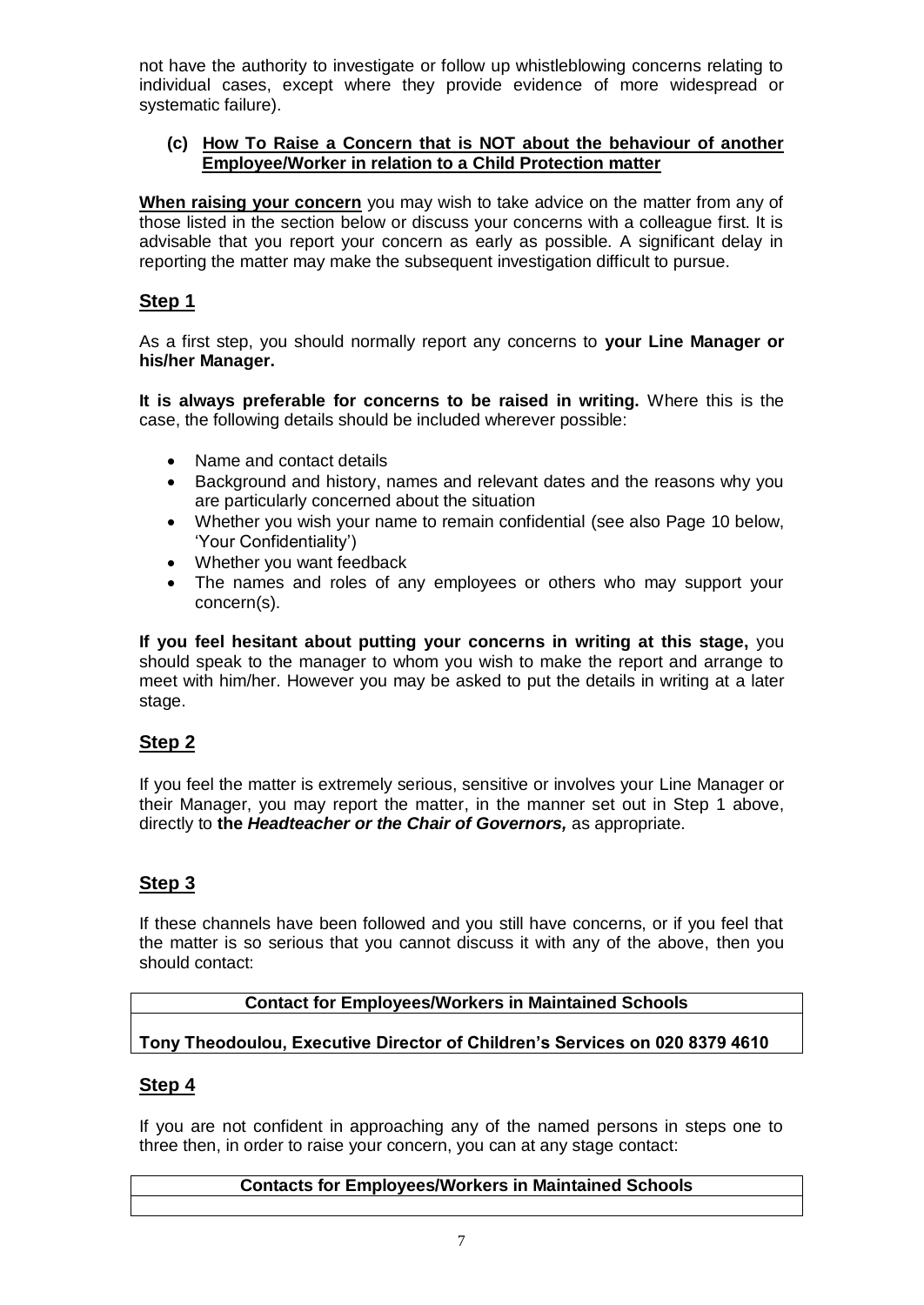**Jayne Middleton-Albooye, Acting Assistant Director, Legal and Governance Services, Chief Executive's Service on 020 8379 6431 or e-mail [Jayne.Middleton-Albooye@enfield.gov.uk](mailto:Jayne.Middleton-Albooye@enfield.gov.uk)**

## **OR**

**Christine Webster, Head of Internal Audit and Risk Management on 020 8379 5837 or e-mail [Christine.webster@enfield.gov.uk](mailto:Christine.webster@enfield.gov.uk)**

## **NOTE RELEVANT TO COUNCIL OFFICERS RECEIVING A DISCLOSURE FROM**

**EMPLOYEES/WORKERS IN MAINTAINED SCHOOLS** - Officers receiving a report under this section should notify the Audit and Risk Management Service of the report as soon as possible so that the Council meet their requirements to keep a central record of whistleblowing concerns raised.

## **6. HOW THE MATTER WILL BE HANDLED**

Once you have raised your concern, an initial assessment will be made to determine what action needs to be taken. This may involve an internal inquiry or a more formal investigation. Do not forget that testing out your concerns is not the same as either accepting or rejecting the concern.

### **Where appropriate, the concerns raised may:**

- be investigated internally by management, inc. *Governors* (*or by* O*fficers from the London Borough of Enfield, where appropriate)* and/or through the disciplinary process;
- be referred to the Police or another appropriate agency such as Her Majesty's Revenue and Customs (HMRC) or United Kingdom Visas and Immigration (UKVI); or
- form the subject of an independent inquiry, or investigation by Ofsted.

(NB. Concerns raised under 5. (b) above will be dealt with in accordance with the relevant Child Protection procedures)

**When you raise your concern you may be asked how you think the matter might best be resolved.** You will also be required to disclose any personal interest in the matter at the outset.

**Any concerns that should be dealt with through another procedure, such as the Grievance Procedure, will be redirected.** Some concerns may be resolved by agreed action without the need for investigation. If urgent action is required this will be taken before any investigation is conducted.

**You will be advised of the person responsible for handling the matter,** how you can contact them and whether further assistance is required. Where requested, you will receive a letter summarising your concern and proposed actions to be taken.

Whilst the purpose of this Policy is to enable possible malpractice to be investigated and to take appropriate steps to deal with it, **you will be given as much feedback as permissible.** Please note, however, that it may not be possible to tell you the precise action being taken where this would infringe a duty of confidence owed to another party.

**It should be noted that where a concern raised is linked to a potential redundancy, disciplinary and/or other managerial issue these processes will continue in parallel with the investigation of the alleged wrongdoing** and will not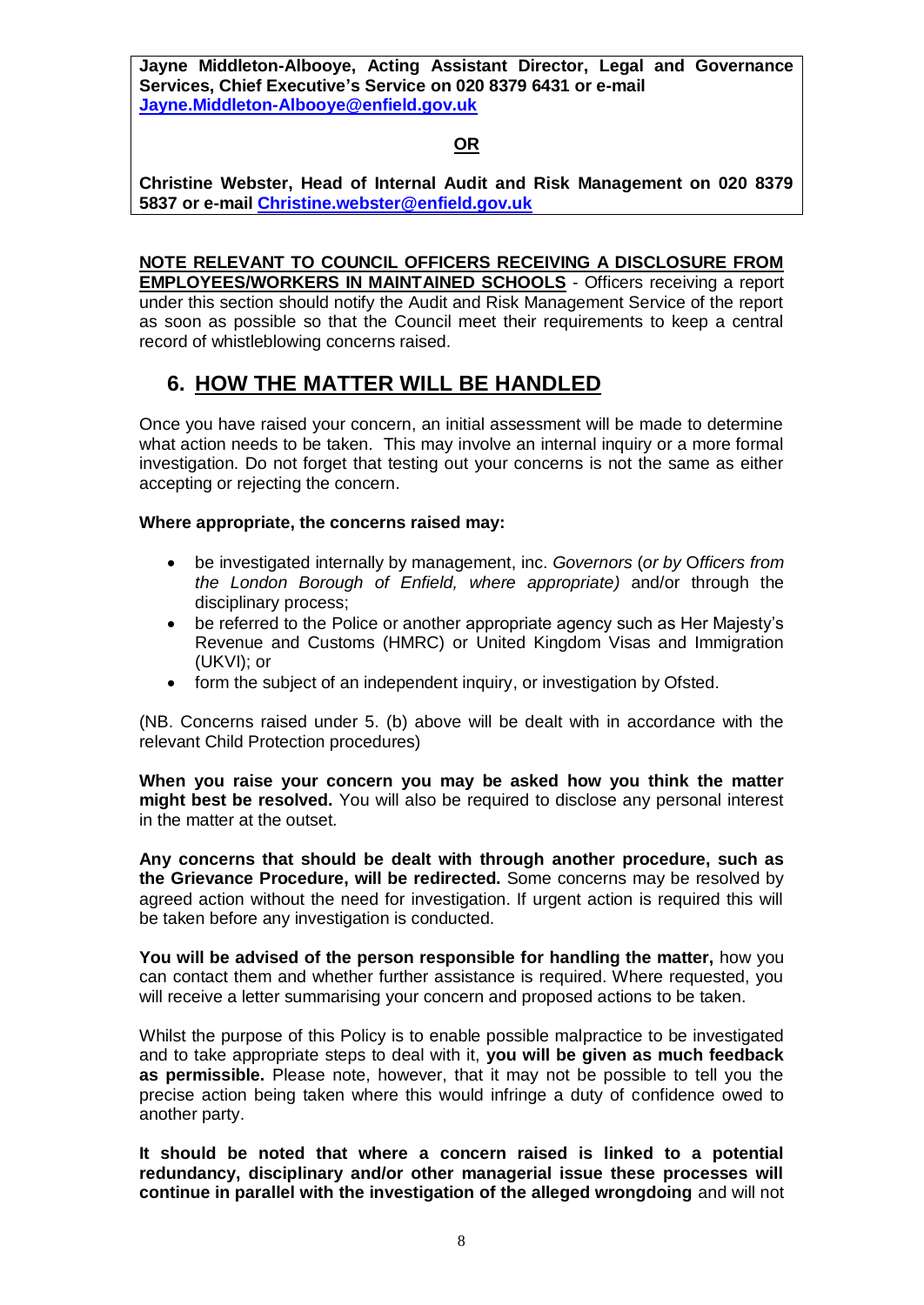prevent any subsequent action being pursued through to conclusion. This principle is not intended to prevent employees/workers from raising concerns.

**Where employees/workers have genuine concerns about potential wrongdoing they are expected to raise these concerns at the earliest opportunity** and not raise these in response to other managerial actions being instigated.

**In all cases, when a concern is raised, the responsible person will write to you:**

- Acknowledging that the concern has been received
- Indicating how we propose to deal with the matter
- Providing an estimated timeframe to provide a final response
- Advising whether any initial enquires have been made
- Supplying you with information on staff support mechanisms, and
- Informing you if further investigations will take place and, if not, why not.

#### **In circumstances where you are asked to attend any meeting(s) relating to the concern(s) you have raised, you may find it helpful to be accompanied by:**

- a local area or regional official of a Trade Union/Professional Association;
- a workplace Trade Union/Professional Association Representative, as long as s/he has been reasonably certified in writing by their union as having experience of, or having received training in, acting as an employee's companion at such meetings. Certification may take the form of a card or letter; or
- a work colleague.

# **7. IF YOU ARE DISSATISFIED**

Whilst it cannot be guaranteed that you will receive a response to all matters in the way that you might wish, the matter will be handled fairly and in accordance with this policy. If you are dissatisfied with the response you receive it may be appropriate to seek external advice (see 13. below).

# **8. ASSURANCES TO YOU**

The Governors are committed to the Whistleblowing Policy and recognise that the decision to report a concern can be a difficult one to make. If you raise what you reasonably believe to be a genuine concern under this Policy, in the public interest, you will be protected from possible reprisal or victimisation. In these circumstances, it does not matter if you are mistaken, no action will be taken against you. Of course, we do not extend this assurance to someone who maliciously raises a matter they know is untrue. If you make an allegation frivolously, maliciously or for personal gain, disciplinary action may be taken against you.

# **9. STATUTORY PROTECTION**

The Public Interest Disclosure Act 1998, as amended, and including provisions implemented under the Enterprise and Regulatory Reform Act 2013, establishes your right to speak out about malpractice. The legislation provides individuals with protection from victimisation by others, dismissal or any other detriment, provided they follow the correct procedure, they reasonably believe that what they have reported is either happening, has taken place, or is likely to happen in the future and that disclosure is in the public interest.

An employee/worker will have to show three things to claim Public Interest Disclosure Act protection: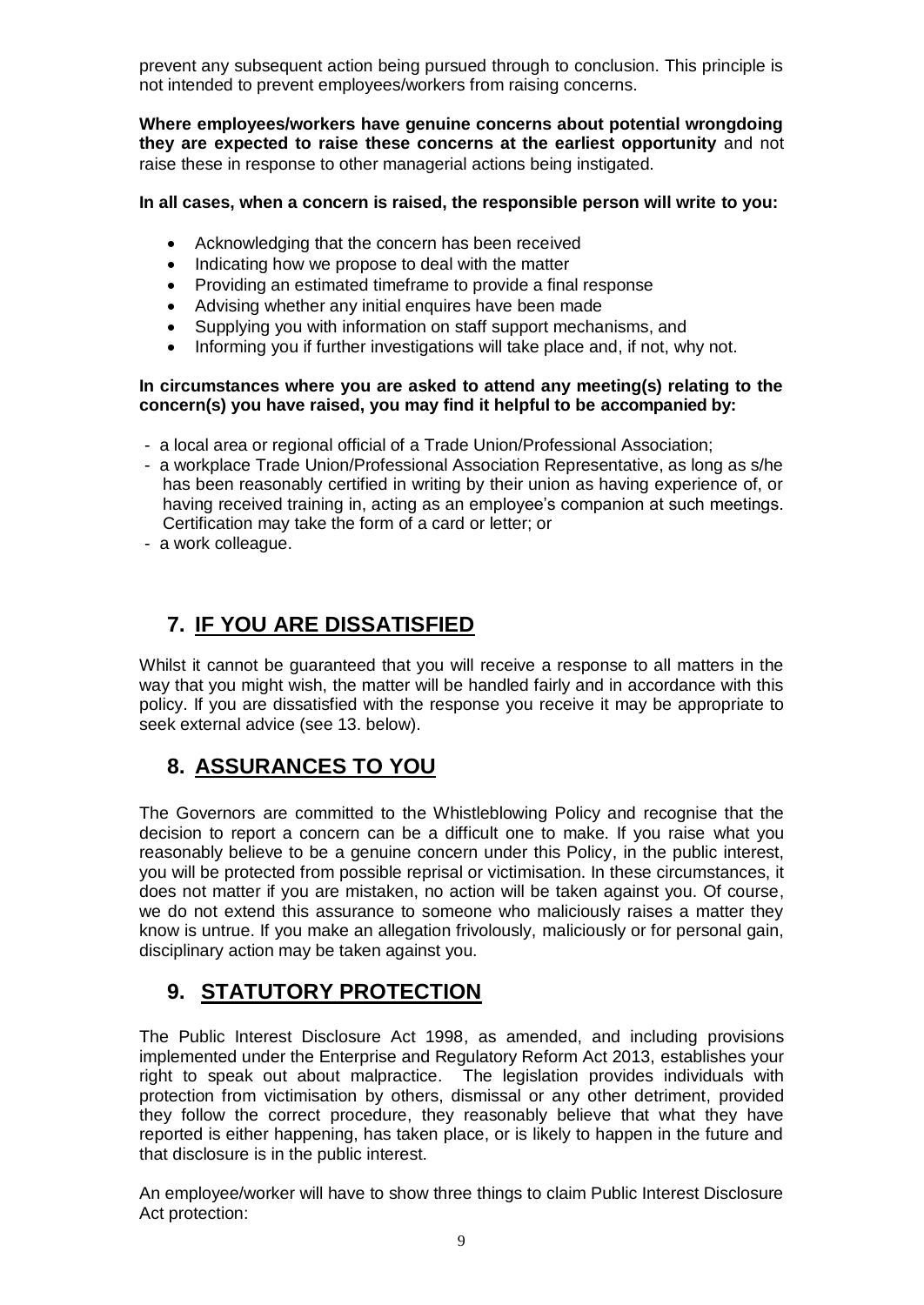- 1. That s/he made a disclosure
- 2. That's/he followed the correct disclosure procedure
- 3. That s/he was dismissed or suffered a detriment as a result of making the disclosure.

A tribunal has the power to reduce any compensation by up to 25% if it thinks the disclosure was made in "bad faith".

Please be aware that, if you report your concerns to the media, in most cases you will lose your whistleblowing legal rights.

# **10. VICTIMISATION, BULLYING OR HARASSMENT**

Employees/workers need to be aware that they must not in any way mistreat a whistleblower by subjecting them to detriment, victimisation, bullying, or harassment. The *Governors* will not tolerate any form of victimisation, bullying or harassment (including informal pressures) from your colleagues, peers, managers, or from external sources, and will take appropriate action to protect you when you raise what you believe to be a genuine concern in the public interest.

If you consider that you have been, are being, or are likely to be victimised, dismissed, made redundant or made to suffer some other detriment as a result of making a report under this procedure, you should report your concerns as set out under any of the Steps 1 to 4 above, as appropriate to the circumstances. The matter will then be dealt with as a new referral under this procedure.

Any investigation into allegations of malpractice will not influence, or be influenced by, any disciplinary, capability or redundancy procedures that already affect you.

# **11. YOUR CONFIDENTIALITY**

It is recognised that you may want to raise a concern in confidence under this Policy. If you ask for your identity to be protected, it will not be disclosed without your consent. If the situation arises where the concern cannot be resolved without your identity being revealed (for example where you are needed to come forward as a witness or to give evidence in court), it will be discussed with you about whether and how the matter can proceed.

# **12. ANONYMOUS ALLEGATIONS**

Concerns expressed anonymously are much less powerful but will be considered at the discretion of the *Governors or the London Borough of Enfield*, as appropriate. In exercising this discretion, the factors to be taken into account would include:

- the seriousness of the issues raised:
- the credibility of the concern; and
- the likelihood of confirming the allegation from attributable sources.

Remember - if you do not state who you are, it will be much more difficult for the matter to be investigated, for your position to be protected or for you to receive feedback. Please note that neither the Governors nor the London Borough of Enfield will respond, or provide feedback, to unattributable email addresses.

## **13. TAKING THE MATTER FURTHER – EXTERNAL CONTACTS**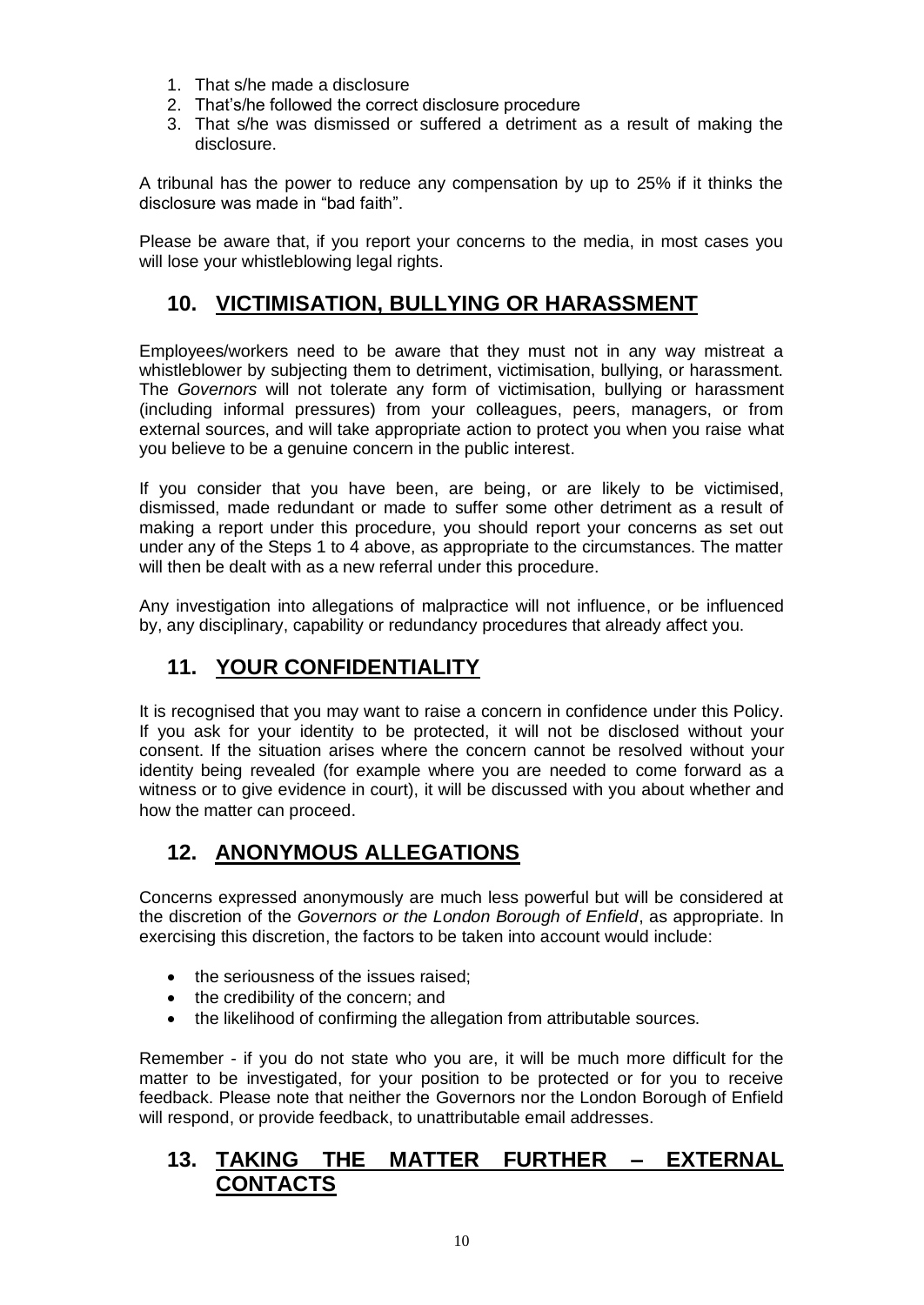The aim of this policy is to provide an internal mechanism for reporting, investigating and putting right any wrongdoing in the workplace. **It is hoped that, in the majority of cases, you will not find it necessary to refer the matter to an external contact. You are strongly encouraged to seek advice before reporting a concern to an external body.** However, if the steps within this policy do not provide a suitable resolution, there are other whistleblowing channels available to you provided that you have supporting evidence. There are also organisations that can provide general advice. As appropriate to the circumstances, such organisations include, for example, those listed overleaf.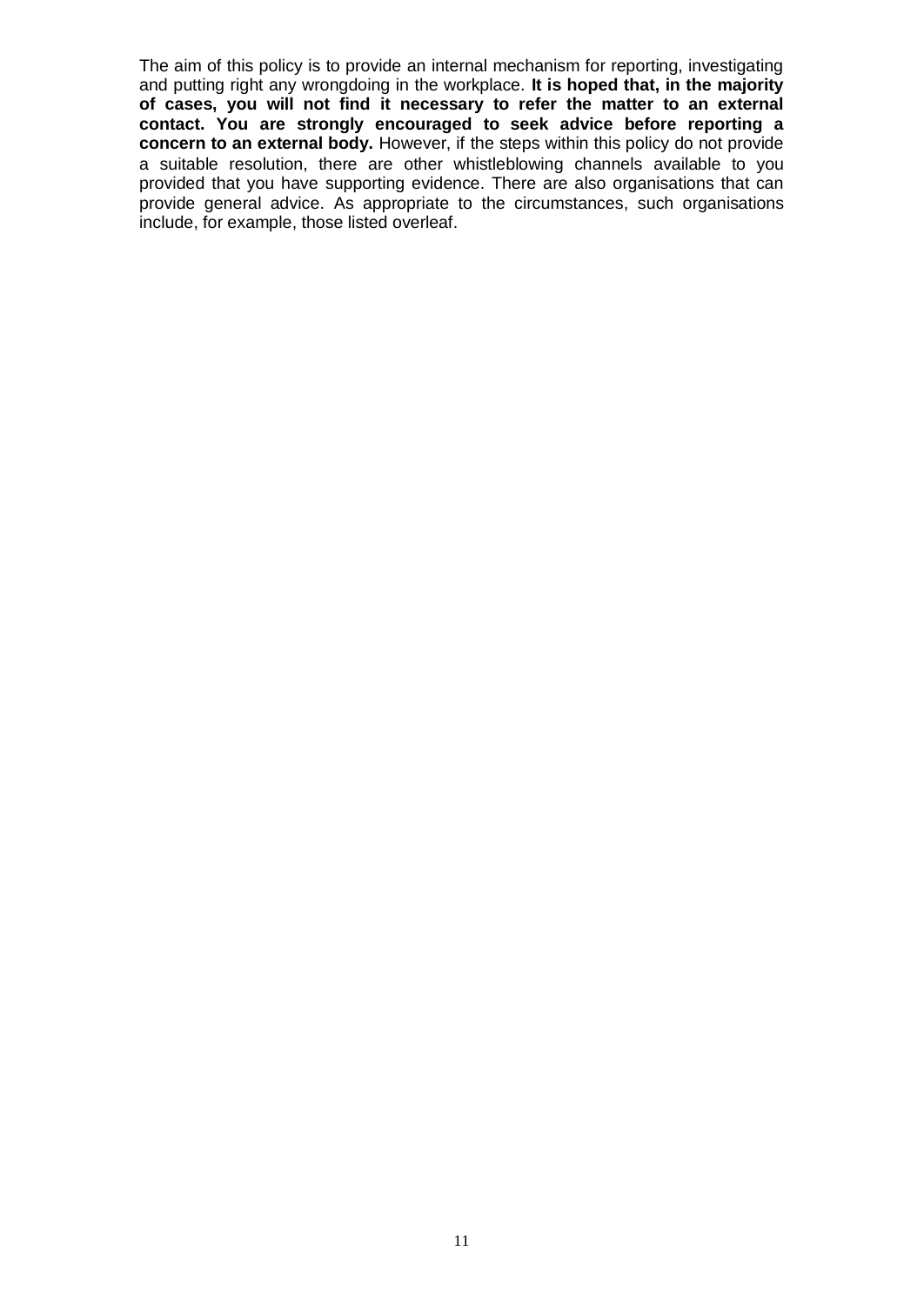| <b>EXTERNAL CONTACT</b>                                                                                                                            | <b>TYPE OF ISSUE</b>                    |
|----------------------------------------------------------------------------------------------------------------------------------------------------|-----------------------------------------|
| <b>Public Concern at Work (PCAW)</b>                                                                                                               | <b>General Advice</b>                   |
| Website: http://www.pcaw.org.uk                                                                                                                    |                                         |
| Whistleblowing Advice Line 020 7404 6609; General Enquiries 020 317 2520                                                                           |                                         |
| Email: UK Advice Line whistle@pcaw.org.uk                                                                                                          |                                         |
| <b>Citizens Advice Bureau</b>                                                                                                                      | <b>General Advice</b>                   |
| There are various ways to contact Citizens Advice. Visit the website to find out                                                                   |                                         |
| more details: https://www.citizensadvice.org.uk/about-us/contact-us/                                                                               |                                         |
| <b>NSPCC</b>                                                                                                                                       | Child Protection and                    |
| Whistleblowing Helpline 0800 028 0285 (8am to 8pm Mon-Fri)                                                                                         | Welfare                                 |
| Email: help@nspcc.org.uk                                                                                                                           |                                         |
| Write to: NSPCC, Weston House, 42 Curtain Road, London. EC2A 3NH                                                                                   |                                         |
| <b>Ofsted</b>                                                                                                                                      | <b>Local Authority</b>                  |
| Whistleblowing Hotline 0300 123 3155 (8am to 6pm Mon-Fri)                                                                                          | general Safeguarding                    |
| Email: whistleblowing@ofsted.gov.uk                                                                                                                | Arrangements**                          |
| Write to: WBHL, Ofsted, Piccadilly Gate, Store Street, Manchester. M1 2WD                                                                          |                                         |
|                                                                                                                                                    |                                         |
| ** Policy and guidance document can be located at:                                                                                                 |                                         |
| https://www.safeguardinginschools.co.uk/wp-                                                                                                        |                                         |
| content/uploads/2015/04/Whistleblowing_to_Ofsted_about_Safeguarding_LAs                                                                            |                                         |
| April 2014.pdf                                                                                                                                     |                                         |
| <b>Health and Safety Executive (HSE)</b>                                                                                                           | Health and Safety                       |
| Tel 0300 003 1647                                                                                                                                  | <b>Matters</b>                          |
| Visit the website for further information and ways to contact HSE                                                                                  |                                         |
| http://www.hse.gov.uk/contact/whistleblowers.htm                                                                                                   |                                         |
| <b>Environment Agency</b>                                                                                                                          | <b>Environmental Matters</b>            |
| Incident Hotline 0800 80 70 60 (24 hour service)                                                                                                   |                                         |
| For more information and details of incidents covered, visit the website:                                                                          |                                         |
| https://www.gov.uk/report-an-environmental-incident                                                                                                |                                         |
| <b>Information Commissioners Office (ICO)</b>                                                                                                      | <b>Data Protection</b>                  |
| Helpline 0303 123 1113 Email: casework@ico.org.uk                                                                                                  | matters                                 |
| For further information visit the website at: https://ico.org.uk/concerns                                                                          |                                         |
| Her Majesty's Revenue and Customs (HMRC)                                                                                                           | <b>Financial Irregularities</b>         |
| Write: HMRC Fraud Hotline, Cardiff CF14 5ZN Tel: 0800 788 887                                                                                      |                                         |
| Website:www.gov.uk/government/organisations/hm-revenue-                                                                                            |                                         |
| customs/contact/reporting-tax-evasion                                                                                                              |                                         |
| General contact information can be located at the website:                                                                                         |                                         |
| https://www.gov.uk/contact-hmrc                                                                                                                    |                                         |
| The Comptroller and Auditor General                                                                                                                | The Conduct of Public                   |
|                                                                                                                                                    |                                         |
| To make a disclosure to the Comptroller and Auditor General 020 7798 7999<br>Write to: The Comptroller and Auditor General, National Audit Office, | Business, Value for<br>Money, Fraud and |
| 157-197 Buckingham Palace Road, London. SW1W 9SP                                                                                                   | Corruption relating to                  |
|                                                                                                                                                    |                                         |
| The website page can be located at:                                                                                                                | the provision of Public<br>Services     |
| https://www.nao.org.uk/contact-us/whistleblowing-disclosures/                                                                                      | <b>Public Sector Finance</b>            |
| Grant Thornton (The London Borough of Enfield's Appointed Auditor)                                                                                 |                                         |
| General Number 020 7383 5100; Email: website.enquiries.general@uk.gt.com                                                                           | matters or Financial                    |
| Write: Grant Thornton House, Melton Street, Euston Square, London. NW1                                                                             | <b>Irregularity</b>                     |
| 2EP; Website: http://www.grantthornton.co.uk/                                                                                                      |                                         |
| <b>The Police</b>                                                                                                                                  | <b>Criminal Offences</b>                |
| <b>Education and Skills Funding Agency (ESFA)</b>                                                                                                  | relation<br>In.<br>to                   |
| Cheylesmore House, 5, Quinton Road,                                                                                                                | Academies,                              |
| Coventry. CV1 2WT                                                                                                                                  | intervenes if there<br>is               |
| Tel: 0845 377 5000                                                                                                                                 | risk<br>0f<br>failure<br>or             |
|                                                                                                                                                    | of<br>mismanagement                     |
|                                                                                                                                                    | public funds                            |
| Other relevant Professional Bodies or<br><b>Regulatory Organisations;</b><br><b>Relevant Voluntary Organisations</b>                               |                                         |

NB. See link overleaf for a full list of prescribed persons and bodies for making a disclosure.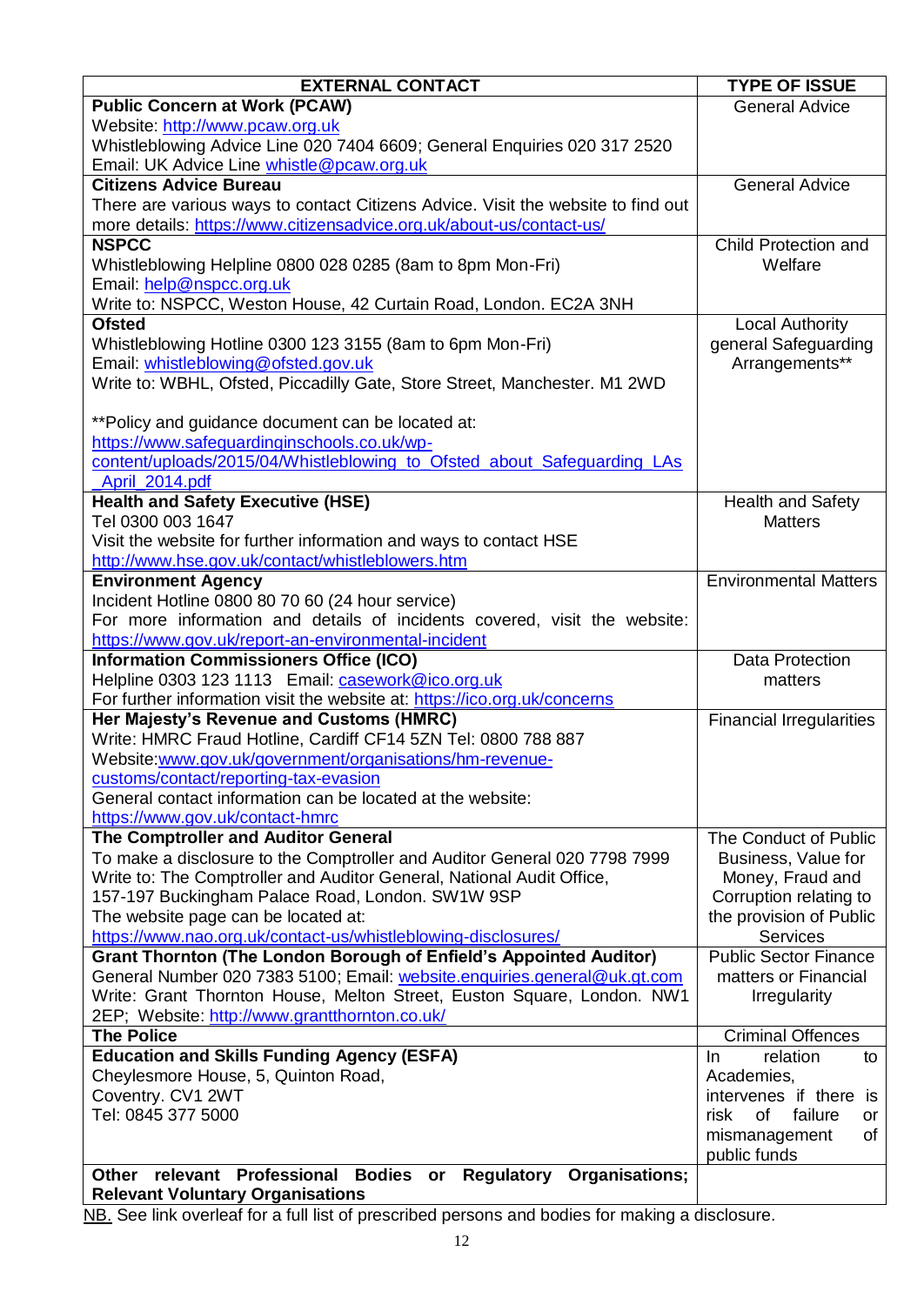**IMPORTANT NOTE:** If you decide that you need to make a disclosure to a prescribed person other than your employer, you must make sure you have chosen the correct person or body for your issue.

**A full list of prescribed persons and bodies that you can make a disclosure to** can be found on the following link:

[https://www.gov.uk/government/publications/blowing-the-whistle-list-of-prescribed](https://www.gov.uk/government/publications/blowing-the-whistle-list-of-prescribed-people-and-bodies--2/whistleblowing-list-of-prescribed-people-and-bodies)[people-and-bodies--2/whistleblowing-list-of-prescribed-people-and-bodies](https://www.gov.uk/government/publications/blowing-the-whistle-list-of-prescribed-people-and-bodies--2/whistleblowing-list-of-prescribed-people-and-bodies)